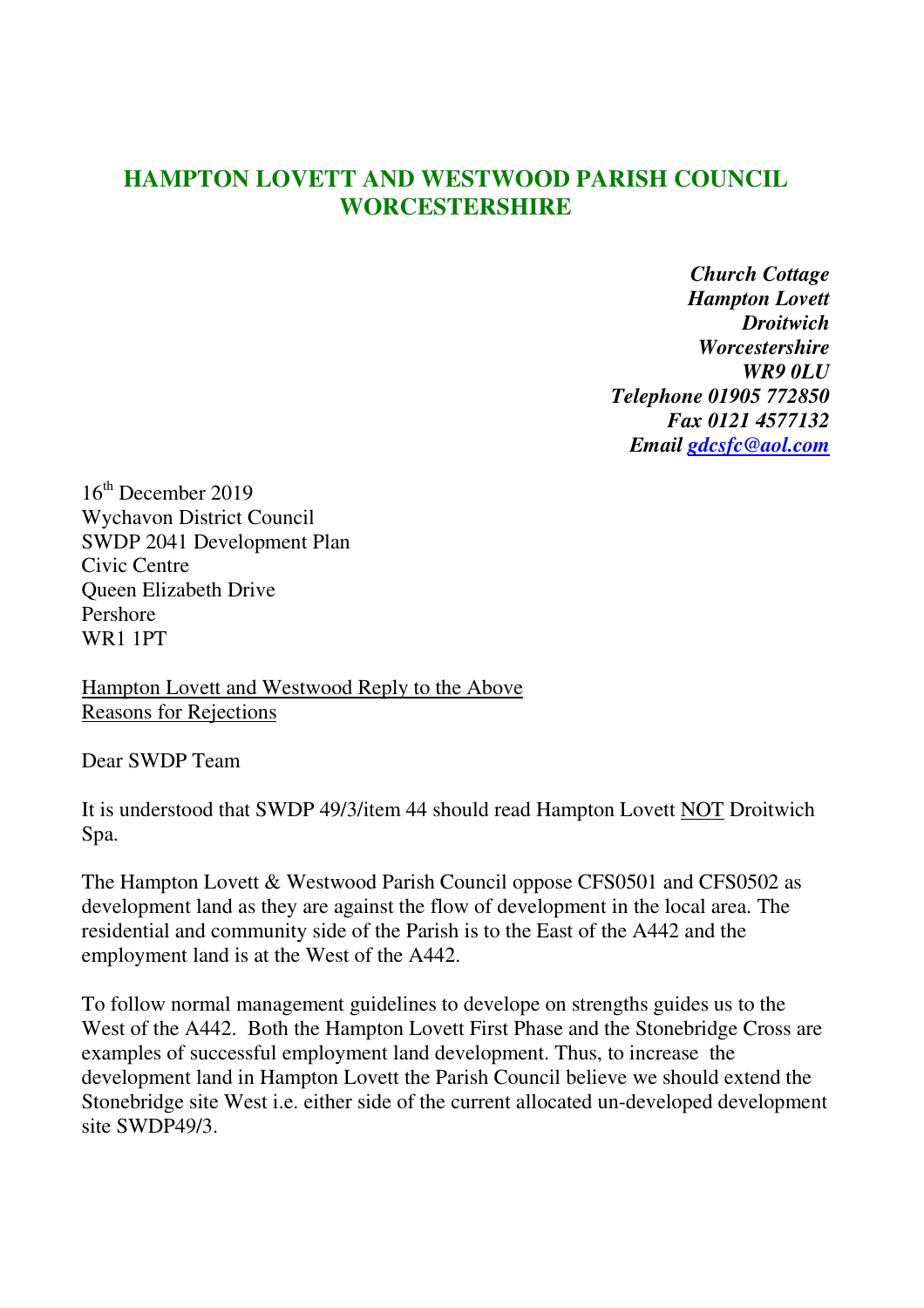The Parish Council are suggesting sites 4(this site well protects Westwood House as Nunnery Wood is between it and the House and the land gently falls away from Nunnery Wood). Westwood House quite correctly wish to be protected from employment sites. Site 5 shown on the attached map shows the other area suggested by the Parish Council, these areas have been discussed with the local Landlords who have no objections (land registry drawings to follow).

We have met with the SWDP management team at Wychavon who have suggested that if we could identify other usable sites attached to the Stonebridge Cross development this should greatly ease the way to re locating areas 1and 2on your map i.e areas CFS0501 and CFS0502 which is the reason for suggesting areas 4&5 either side of the un developed allocated land (3) SWDP 49/3.

The attached email from the Parish Council's local area representative is a very accurate view of the resident's views and reasons for rejecting the proposed allocated areas CFS0501 and CFS0502. Thus, reinforcing the inherent local view, that we should manage the local development area of Hampton Lovett & Westwood and incorporate the employment land and maintain the local social fabric of the area in a combined manner.

Area 6 is a possible further development area for employment land although, it encroaches into the proposed solar panel development area at present this proposal is very slow to move forward.

All the above reasons are why Hampton Lovett & Westwood are rejecting the proposal for CFS0501,CFS0502.

We trust that the above is of help in meeting our legal requirement and the needs of the current population.

Yours faithfully

G D Crow Chairman HL&WPC

Copy to Councillor Nicholas Wright Tony Millar Jemma Towers (Clerk)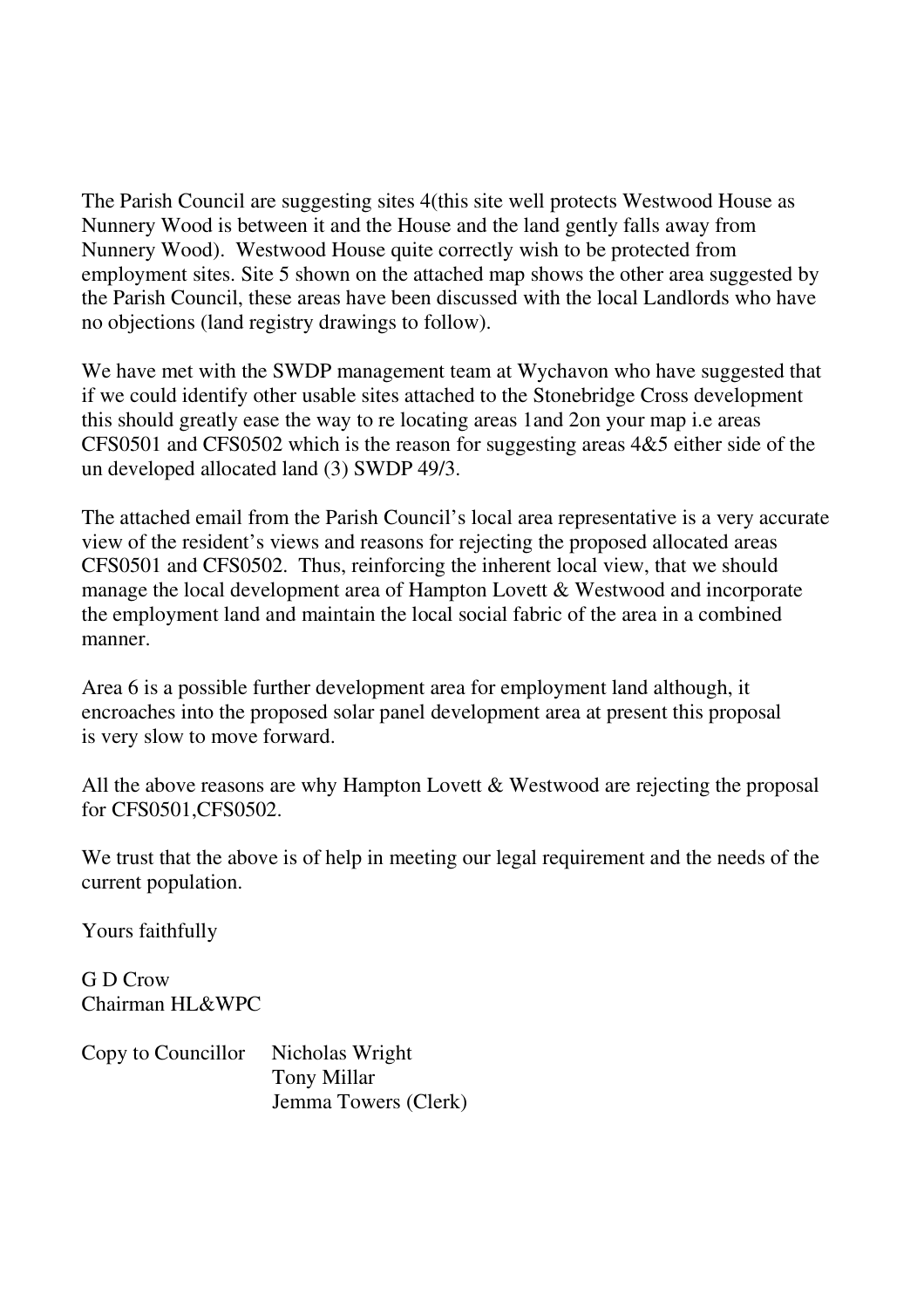